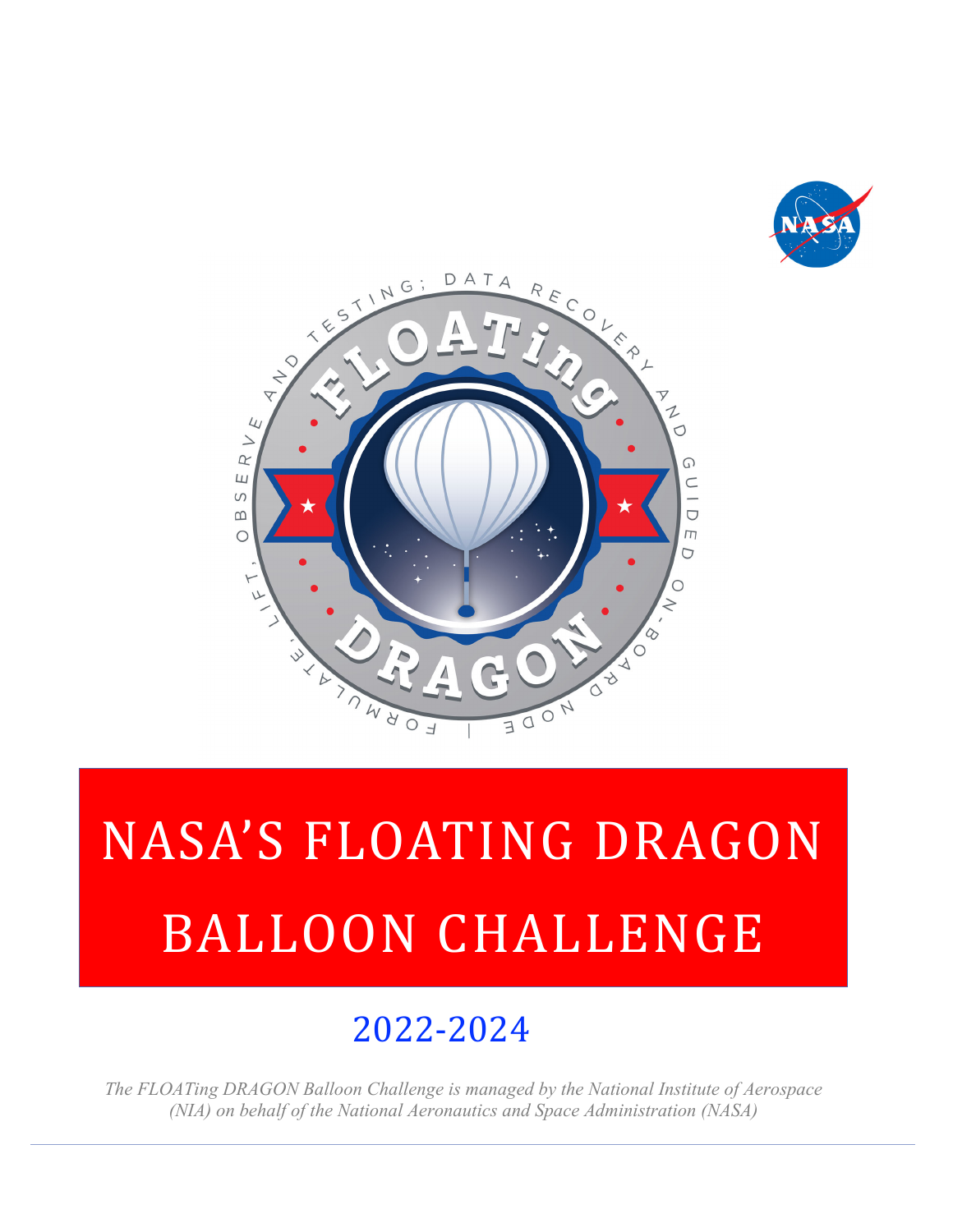### Table of Contents

| Table of Contents                                                                                                                 |                |
|-----------------------------------------------------------------------------------------------------------------------------------|----------------|
|                                                                                                                                   |                |
| Background & Context for the FLOATing DRAGON Challenge                                                                            | 3              |
| FLOATing DRAGON Concept of Operations (CONOPS) _________________________________                                                  | 3              |
| Design Guidelines                                                                                                                 | $\overline{4}$ |
| Participation Awards and Hardware                                                                                                 | 5              |
| Prize                                                                                                                             | 5              |
|                                                                                                                                   |                |
|                                                                                                                                   | 6              |
| Dates and Deadlines                                                                                                               | $\tau$         |
| Notice of Intent                                                                                                                  | $\tau$         |
|                                                                                                                                   | 7              |
|                                                                                                                                   | 10             |
|                                                                                                                                   | 11             |
|                                                                                                                                   | 11             |
| Resources<br><u> Alexandria de la contrada de la contrada de la contrada de la contrada de la contrada de la contrada de la c</u> | 12             |
|                                                                                                                                   | 12             |
| National Institute of Aerospace                                                                                                   | 13             |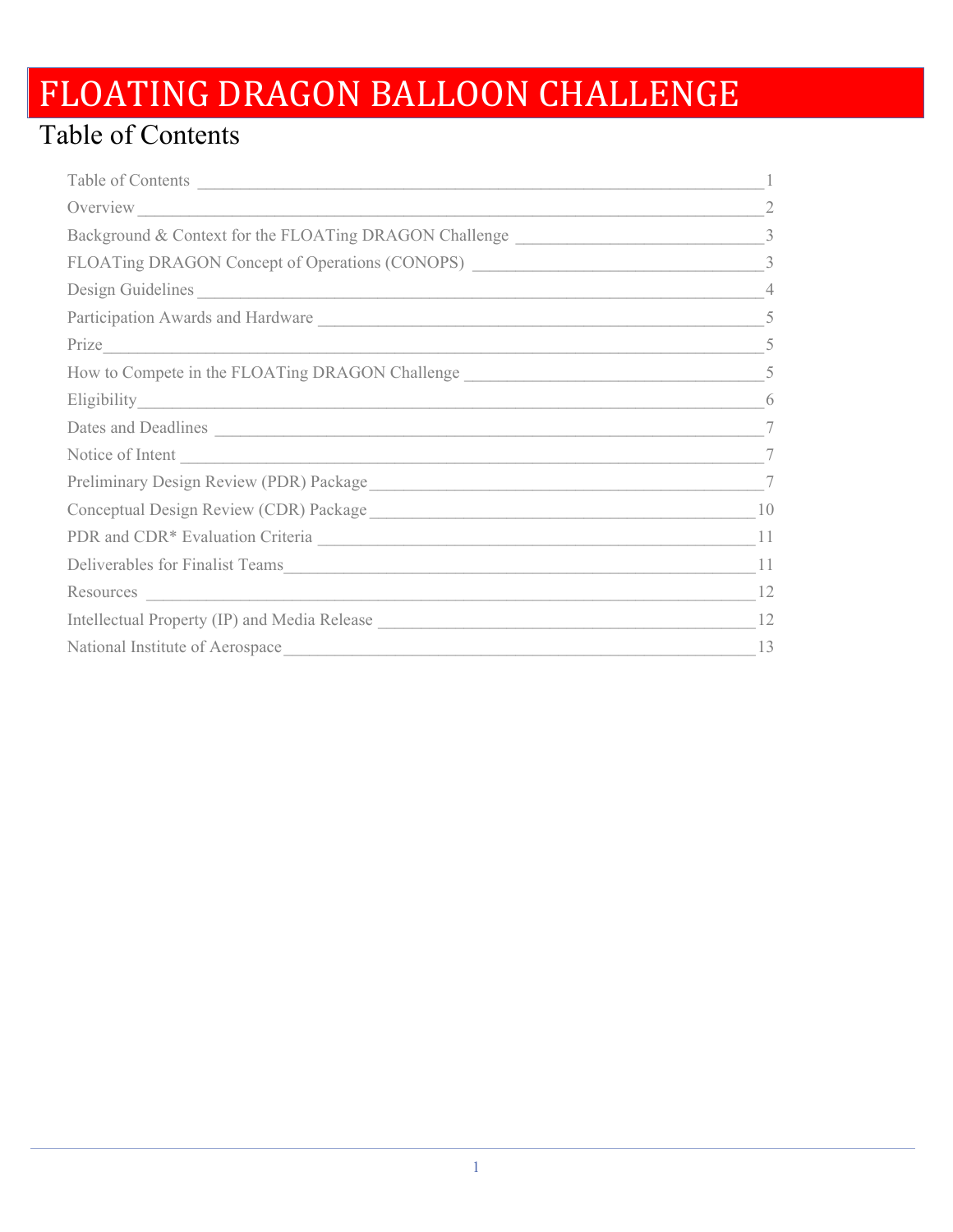### **Overview**

The FLOATing DRAGON (Formulate, Lift, Observe, And Testing; Data Recovery And Guided On-board Node) Balloon Challenge (aka, FLOATing DRAGON) was developed to provide increasing opportunities for academic research institutions to contribute to NASA's Science Mission Directorate's (SMD's) mission. Sponsored by NASA's Wallops Flight Facility's (WFF's) Balloon Program Office (BPO), the FLOATing DRAGON Balloon Challenge is open to teams of undergraduate and graduate college students who have an interest in aviation, ballooning, and guidance, navigation, and control (GN&C).

**Through FLOATing DRAGON, teams and their faculty advisors will design and prototype ideas for a guided data vault recovery system.** There is a need for accessing data from upcoming balloon missions such as SuperBIT and TAURUS, which are proposing to collect prohibitively large amounts of telemetry data (i.e., terabytes). To overcome this challenge, data recovery systems can be developed which drop data vaults for recovery. NASA's BPO is actively playing a role in the design, testing, and maintenance processes of these data vault drops to increase public safety. The trade space for this type of data recovery systems is large, and there is room for many creative ideas for NASA to consider from the university community. **Through the FLOATing DRAGON Balloon Challenge, NASA seeks innovative ideas and prototypes for a guided data vault recovery system consisting of: 1) a deployer that can be mounted to a HASP-type balloon gondola; and 2) a node that can be dropped and fall gracefully to a pre-determined, safe waypoint for recovery.**

FLOATing DRAGON allows students to augment their coursework in a real-world research and application environment, working together as teams to develop data recovery systems for high balloon flight tests. Interdisciplinary team composition is encouraged, and Minority Serving Institutions are encouraged to apply.

Initial participation involves the development of a Preliminary Design Review (PDR) submission package. After receiving feedback from the judges on the PDR, teams will have another opportunity to submit their final proposal via a Conceptual Design Review (CDR) Package. Based on a review of the CDR submissions, approximately four teams will be chosen to build and test their data recovery prototypes. Each finalist team will receive a small monetary award (\$5,000) to help off-set costs associated with the development and construction of their concept and will also receive a standardized equipment and hardware package from NASA, including the data vault payload.

A unique component of the FLOATing DRAGON Challenge is that each finalist team will also be paired with a NASA Mission Manager in the BPO at Wallops Flight Facility, who will provide technical guidance for several months to help refine the team's design and get it flight ready. Upon successfully passing a rigorous mission review process, finalist teams will ultimately be able to conduct a test drop of their data recovery system in Ft. Sumner, New Mexico in August 2023.

The winning team may have an opportunity to integrate their system into official NASA development.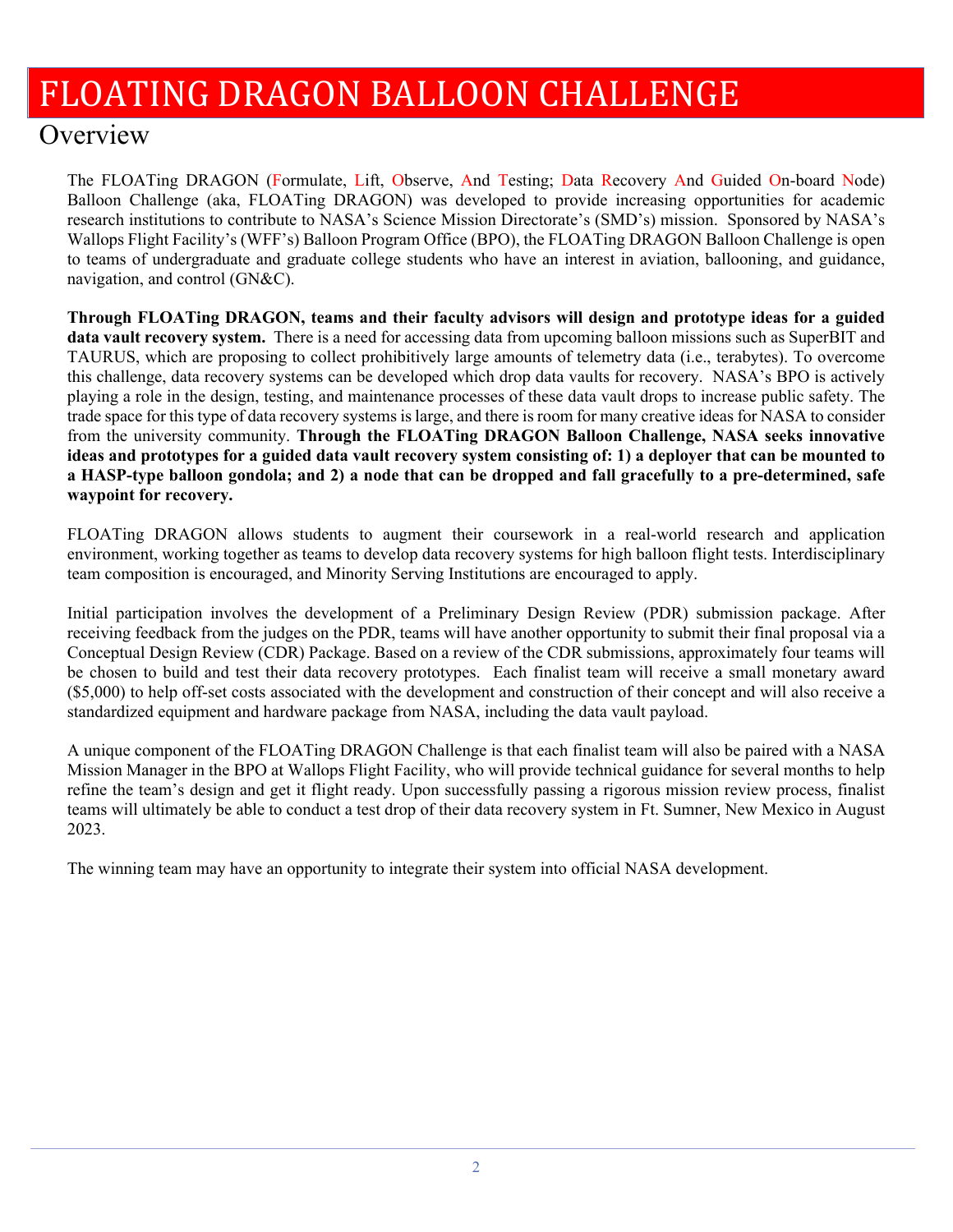### Background & Context for the FLOATing DRAGON Challenge

Dropping objects from a balloon at high altitude is a hazardous operation, posing risks to aviation as well as people and structures on the ground. The ability to accurately target a specific point on the surface and navigate to that point is an important factor in minimizing the risk to the public, which is an important part of the NASA safety process. The drop system would have to demonstrate reliability and resiliency under extreme conditions of temperature, various wind profiles, and aerodynamic forces experienced during the descent to impact. The ability to perform this task reliably and consistently would provide for a high level of confidence to the science teams who need a mid-flight recovery of data as well, and to safety for protecting the public.

Upcoming missions, like SuperBIT and TAURUS, require physical data recoveries, since the amount of science generated during a flight is prohibitively large and cannot be reasonably telemetered back to Earth during a scientific balloon mission. Previous design teams have undertaken the development of an unguided, commanded data recovery system utilizing a single board computer and microcontrollers, a custom command/control interface, a 3D-printed enclosure, and a parachute to retrieve data during flights in Canada<sup>1</sup>. Others have experimented with guided descent systems at high-altitude<sup>23</sup> with moderate success, yet no turnkey system exists today for the ballooning application. Several aspects of the aforementioned could benefit from improvement before being integrated into a NASA-operated balloon flight. Student-led teams are desired to align with the NASA Science Mission Directorate (SMD) Strategic Plan<sup>4</sup>.

### FLOATing DRAGON Concept of Operations (CONOPS)

#### **OBJECTIVE**

In 2023, the FLOATing DRAGON Balloon Challenge (aka, FLOATing DRAGON) asks collegiate students to develop a concept and preliminary prototype for a system capable of delivering a data vault to the ground in a guided, safe manor without subjecting the data vault to a harsh environment.

#### **NOMENCLATURE**

For the purpose of this document, the following applies:

- The "payload" is a data vault which stores scientific data (sensor measurements, images, etc.) which must be delivered to the ground intact and without damage.
- The "**deployment subsystem**" or "deployer" refers to the deployment box, tube, plate, etc., that physically mounts to the gondola. This subsystem is expected to stay attached to the gondola throughout the flight and interface to the gondola mechanically and via power.
- The "**node subsystem**" or "**node**" is the subsystem which is intended to detach from the gondola and deliver the payload to the ground.
- The "**prototype system**" refers to the entire student-provided system and includes the deployment subsystem and the node subsystem.

In accordance with the Procedures and Guidance (820-PG-8700.0.1), teams will design their deployer to mount to a HASP-type gondola. The deployer will be commanded by an electronic signal provided by the on-board telemetry system provided by NASA's Columbia Scientific Balloon Facility (CSBF) to drop the node. *Nominal signal details will be provided on or about August 15, 2022.* In flight, teams will have up to two hours post-float to release their node. NASA will provide a trajectory predict and sounding file, and the teams will tell NASA when to drop the node. Once the node is released from the deployer with the data vault, it must autonomously select the predetermined waypoint and travel to the ground (waypoints will be predetermined and approved by Flight Safety before being provided to the teams).

<sup>1</sup> <sup>1</sup> Sirks et al, Download by Parachute: Retrieval of Assets from High Altitude Balloons. Preprint for JINST. 2021.

Lee, Seong-Jin, and Andrew Arena. "Autonomous parafoil return-to-point vehicle for high altitude ballooning." In AIAA Guidance, Navigation, and Control Conference, p. 0974. 2014.

Chin, Jeffrey, Justin Niehaus, Debra Goodenow, Storm Dunker, and David Montague. "Flight Analysis of an Autonomously Navigated Experimental Lander for High Altitude Recovery." (2016). 4 https://science.nasa.gov/about-us/science-strategy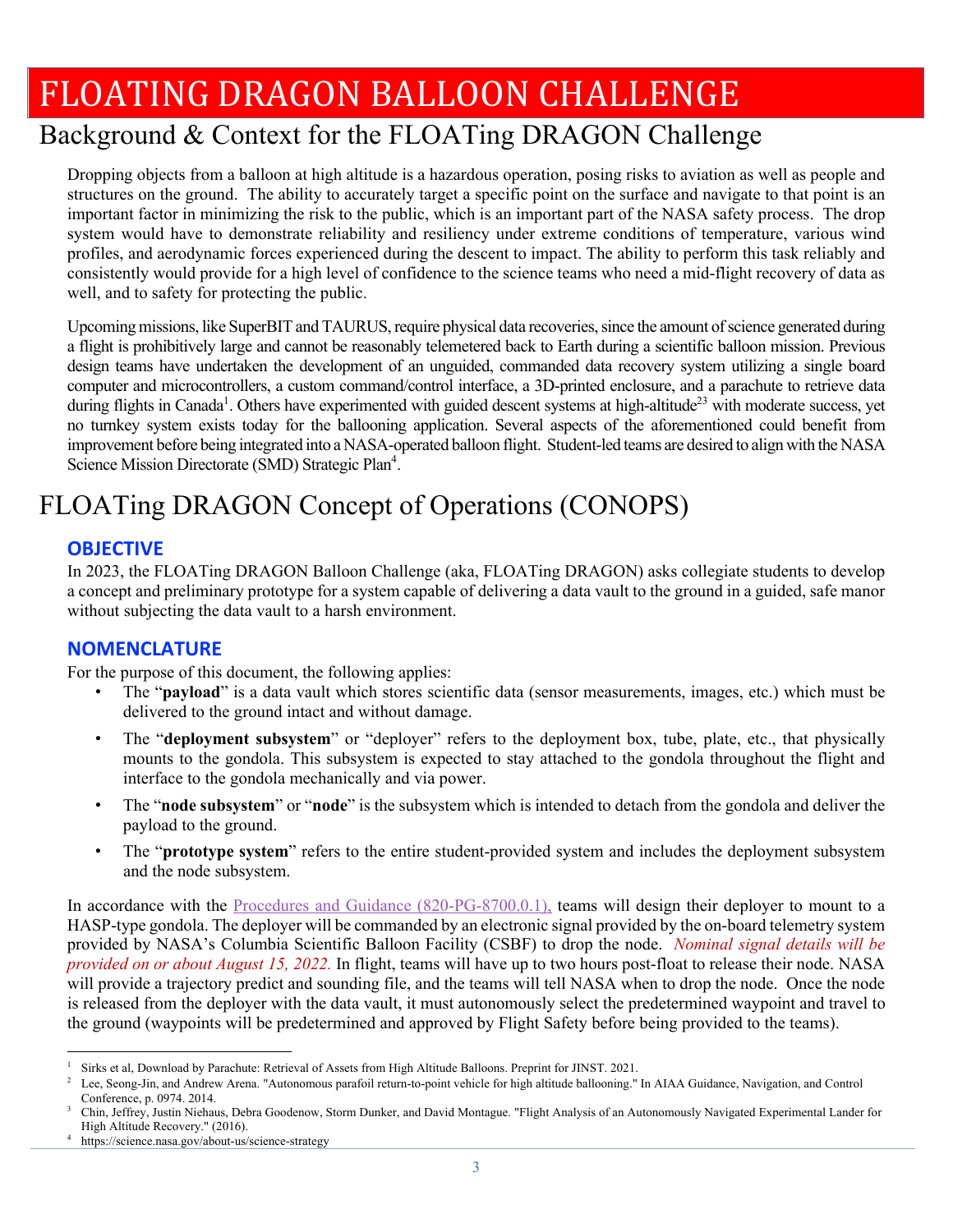### Design Guidelines

#### **DRAGON DELIVERABLES**

- One (1) deployment subsystem
- $\bullet$  One (1) node subsystem
- One (1) final report containing an overview of the test flight, data collected, and system performance
- A folder containing all applicable data collected during the test fight

#### **REQUIREMENTS AND CONSTRAINTS**

- 1. **Initial Drop Altitude Range:** 33.5 to 36.5 km (110,000 to 120,000 ft)
- 2. **Weight:** Total system mass is limited to 10 kg (22 lbs) or less
- 3. **Shock:** Both the deployment subsystem and node must be able to survive a 10g shock or higher without yielding
- 4. **Environment:** Must be able to withstand temperature ranges between -70C to +65 C; -30C nominal at 36.5 km (120,000 ft) or 4 mBar to 11 mBar
- 5. **Dimensions:** The deployment subsystem must fit within 120 cm x 45 cm x 45 cm and be able to house the node subsystem until deployment.
- 6. **The Payload (i.e., node subsystem):** 1 x data vault: Volume 12.5 mm x 75 mm x 100 mm; 1 kg (will be provided to each finalist team)
- 7. **Deployment:** Deploy when receiving a signal from the gondola.
- 8. **Mounting:** System must mount vertically to 2" Aluminum 'L' channel with (3) ¼-20 bolts on 100 mm (~4inch) spacing
- 9. **Descent time:** 1.5 hours or less
- 10. **Accuracy:** Node should land within 0.25 km (820 ft) radius of the targeted coordinate
- 11. **Communications:** If using a computer or microcontroller, one physical point of communication (e.g., USB port, Ethernet port, etc.) is required on the outside of the deployment subsystem to verify operation post compatibility test.
- 12. **Safety:**
	- a. Fail safe is required in the event of loss of power (to the system)
	- b. *System must retain the node in the event of a failure to drop* (i.e., an attempted deployment of the node which results in the node staying attached to the deployer).
- **13. Compliance:** 
	- a. **Structure**: **Must comply with the Gondola Structure Design Requirements (SDR)** PG (820-PG-8700.0.1) design requirements for piggybacks (MOOs). See https://www.csbf.nasa.gov/docs.html
	- b. **Software**: Must demonstrate the ability to autonomously find and guide to the selected waypoint for simulated balloon trajectories and wind profiles (provided to the team) with >95% confidence. See SDR: https://www.csbf.nasa.gov/docs.html

#### **PROHIBITED ITEMS**

- 1. Thrusters
- 2. Rocket motors
- 3. Liquid propellants
- 4. Rocket engines (i.e., no SpaceX-style or JPL sky-hook landing systems)
- 5. Compressed gases (i.e., no balloons or blimps attached to the node)
- 6. High-voltage sources greater than 50V
- 7. Excessively large magnets (electromagnetic or otherwise)
- 8. Batteries without UL certification
- 9. Chutes and drag systems unallowable by FAA limits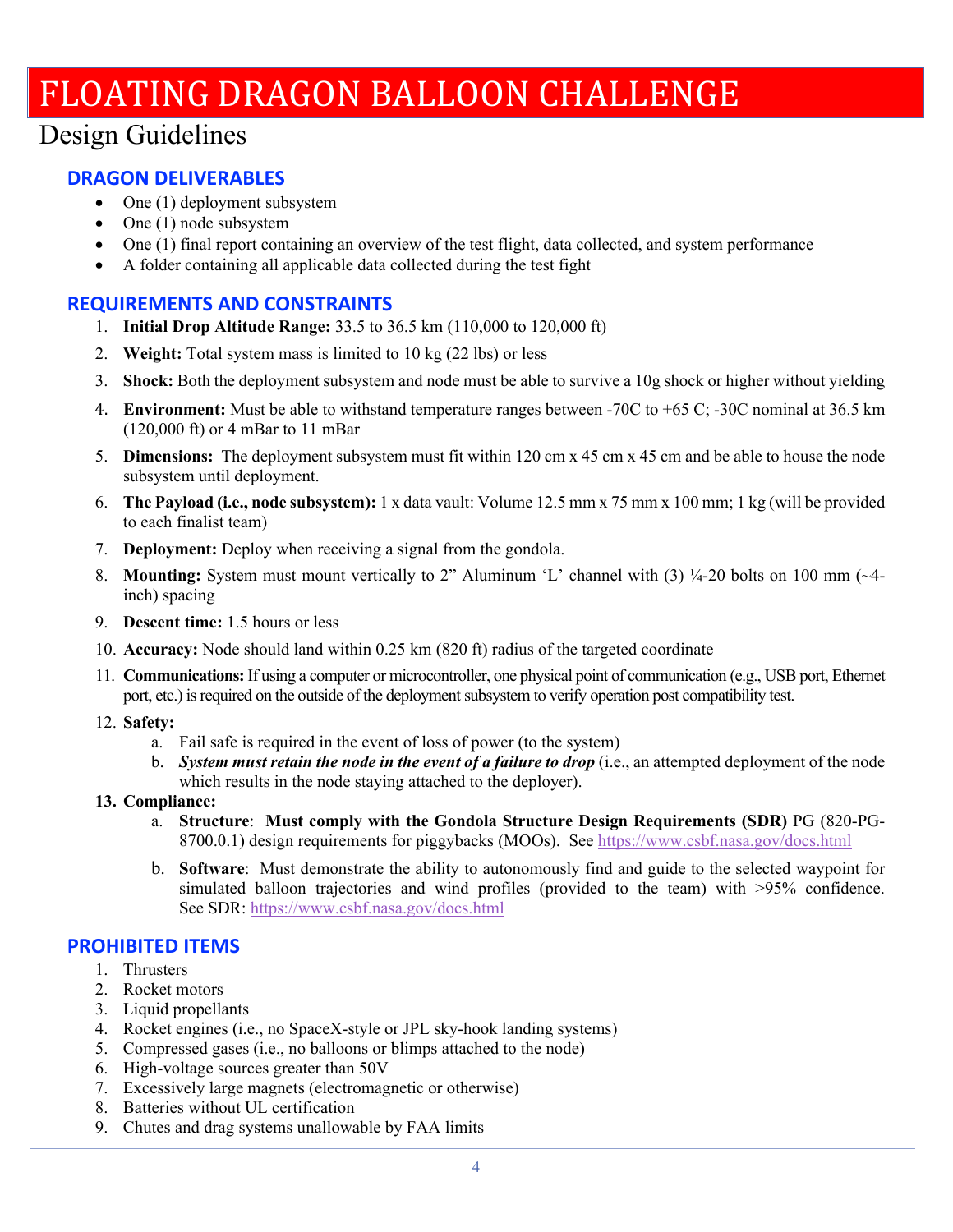### **PROPOSED SOLUTIONS MUST CONSIDER**

The design package must include a Concept of Operations (ConOps) that clearly describes the complete lifecycle, including all design assumptions and address fabrication, transport, deployment, and operations. Proposing teams should clearly identify their assumptions and provide rationale to support them. Below are some recommended assumptions, but teams can adjust them if a good rationale to do so is provided.

- Cost-effective solutions
- Operational use and simplicity. Teams are encouraged to avoid concepts that are extremely complex as this adversely impacts fabrication and reliability, and increases risk.
- Design for the appropriate environment
- Remote deployment from a NASA gondola
- Data rate requirements for data downlink (if necessary)
- Innovative design
- Effective packaging
- Credible fabrication and material selection

### **ATTENTION SHOULD BE GIVEN TO**

- Supporting engineering analysis and justification of assumptions (e.g., analysis of critical systems, including but not limited to the aerodynamics, power system, and structure of the node)
- Detailed flight characteristic profiles for all phases of flight

#### **KEY ELEMENTS THAT EACH FLOATING DRAGON PROJECT WILL BE EVALUATED ON**

- Adherence to the requirements and constraints of the design competition
- Realistic assessment of project schedule and test plan
- Feasibility and uniqueness of the technology being developed

### Participation Awards and Hardware

Although the expectation is that teams will be largely self-funded, each finalist team will receive a \$5,000 monetary award to off-set some development and participation costs.

- The award will be made to the **university** to help facilitate the team's participation in the Challenge whatever that may be. It is at the discretion of the team's faculty advisor to determine how that money is best utilized.
- FLOATing DRAGON stipends may not be used to support travel for federal employees acting within the scope of employment. (This includes co-op students with civil servant status.) Students attending military institutions such as the Air Force Academy are under the same constraints.

Finalist teams will also receive a standardized equipment and hardware package from NASA, including:

- The "data vault payload" which includes an iridium-enabled GPS tracker and Trident shock sensor (TRIG)
- Miniaturized DINGO package Onboard accelerator and gyroscopes to analyze system performance
- Mechanical interface, electrical interface, and cameras for drop confirmation

### Prize

The top winning team may have the opportunity to infuse their technology into NASA development.

### How to Compete in the FLOATing DRAGON Challenge

- 1. Thoroughly review this document (and the challenge website).
- 2. Find a qualified advisor and a team of students with diverse skills.
- 3. Ensure that your team meets the eligibility requirements.
- 4. Submit a Notice of Intent (NOI) by the deadline.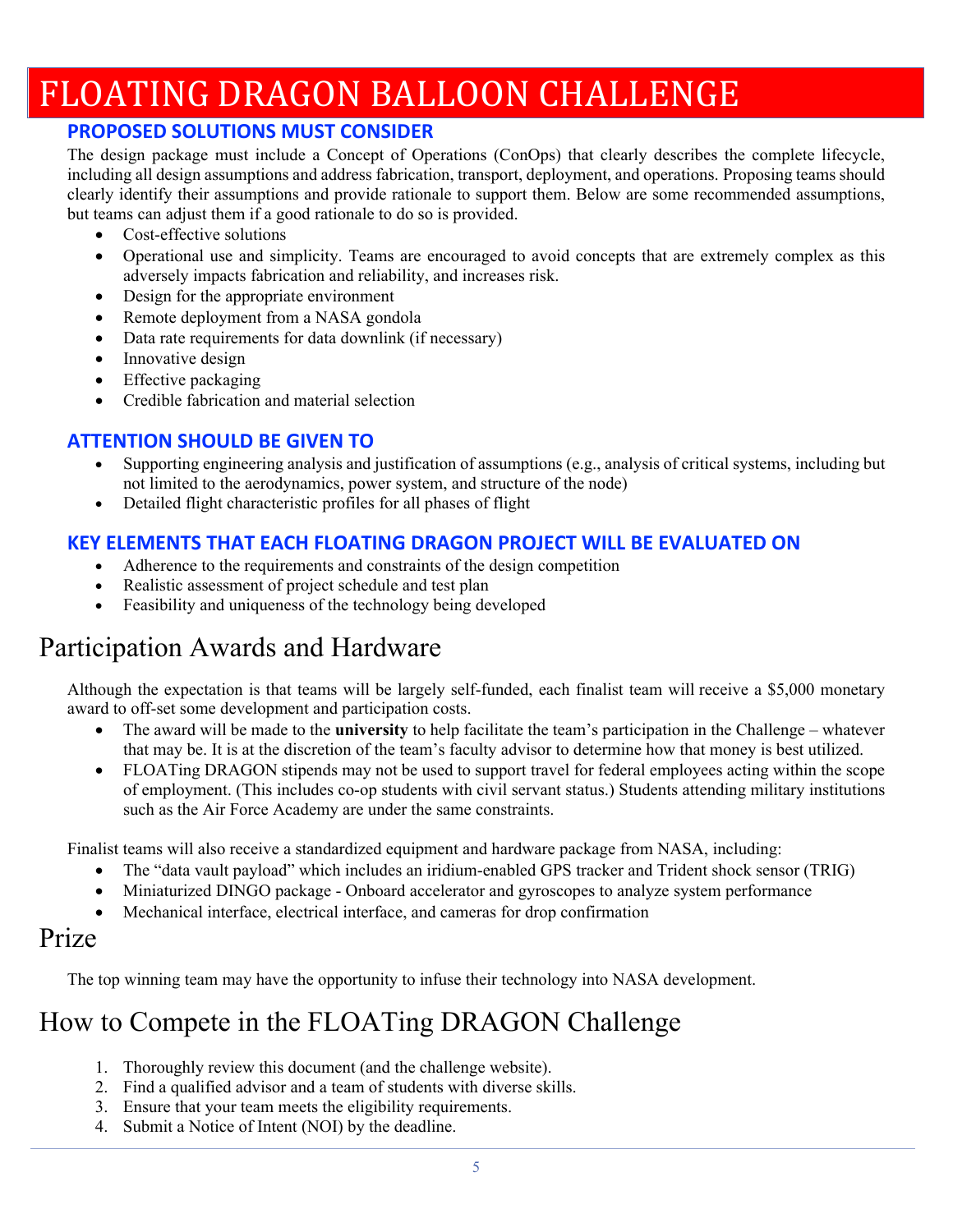- 5. Develop and submit a Preliminary Design Review (PDR) by the deadline.
- 6. PDR submissions will be reviewed and evaluated by the FLOATing DRAGON judges, with feedback provided to each team.
- 7. Teams will take that feedback into consideration, update their systems accordingly, and submit a final Conceptual Design Review (CDR).
- 8. CDR submissions will be reviewed and evaluated by the FLOATing DRAGON judges.
- 9. Selected teams will advance and begin development of their proposed technology.
- 10. Finalist teams will be paired with a NASA Mission Manager to collaboratively manage development of the technology.
- 11. Finalist teams submit a Software Design Review (SDR).
- 12. Finalist teams will participate in multiple reviews with subject matter experts as they prepare for the test flight.
- 13. Upon passing Pre-Integration Review (PIR), the finalist teams conduct on-site integration, flight, and testing of their technology at Ft. Sumner, NM.
- 14. Upon completion of flight, data is returned to the finalist teams.
- 15. Finalist teams submit a technical report and technical poster with experimental results.
- 16. The winning team may be given the opportunity to incorporate their technology into official NASA development.

### Eligibility

The FLOATing DRAGON Program is open to full-time or part-time undergraduate and graduate students at an accredited U.S.-based community college, college, or university. Teams may include senior capstone students, clubs, multi-university teams, or multi-disciplinary teams.

Teams may enlist the support of industry in the form of mentorship, access to facilities, donation of in-kind materials, and/or sponsorship, so long as the core prototype and concept is a product of the university.

#### **COLLEGIATE DESIGN TEAMS MUST INCLUDE:**

- Team sizes vary widely, but must contain, at a minimum, one (1) faculty advisor at an accredited U.S.-based academic institution, and two (2) students from that institution who work on the project and are able to participate in the on-site testing activities in Ft. Sumner, NM in August 2023.
	- o There is no limit to the number of participants on each team, however, **a maximum of four (4) students and one (1) advisor can attend the on-site testing activities in Ft. Sumner, NM.**
	- o Please note that due to prohibitive restrictions and ever-changing security regulations, **foreign nationals will not be able to attend the on-site activities at Ft. Sumner, NM.** There will be no exceptions to this policy.
- One faculty advisor is **required** to attend the on-site testing activities in Ft. Sumner with each team and is a condition for acceptance into the FLOATing DRAGON Balloon Challenge. Teams who do not have a faculty advisor present during the testing will be disqualified from competing and stipends will be subject to return to NIA.

#### **SPECIAL ELIGIBILITY CONSIDERATIONS**

- An individual may join more than one team.
- A faculty advisor may advise more than one team.
- A university may submit more than one proposal.
- Team members may not be federal employees acting within the scope of employment (this includes co-op students with civil servant status)

#### **ELIGIBILITY STATEMENT REGARDING FEDERAL CO‐OP INTERNS**

Federal Co-Op Interns may participate in FLOATing DRAGON anytime when they are on Leave Without Pay (LWOP).

Special note regarding funds: FLOATing DRAGON funds cannot be used to support travel for Civil Service Interns who are operating in an active federal work status (i.e., when they are working and receiving pay).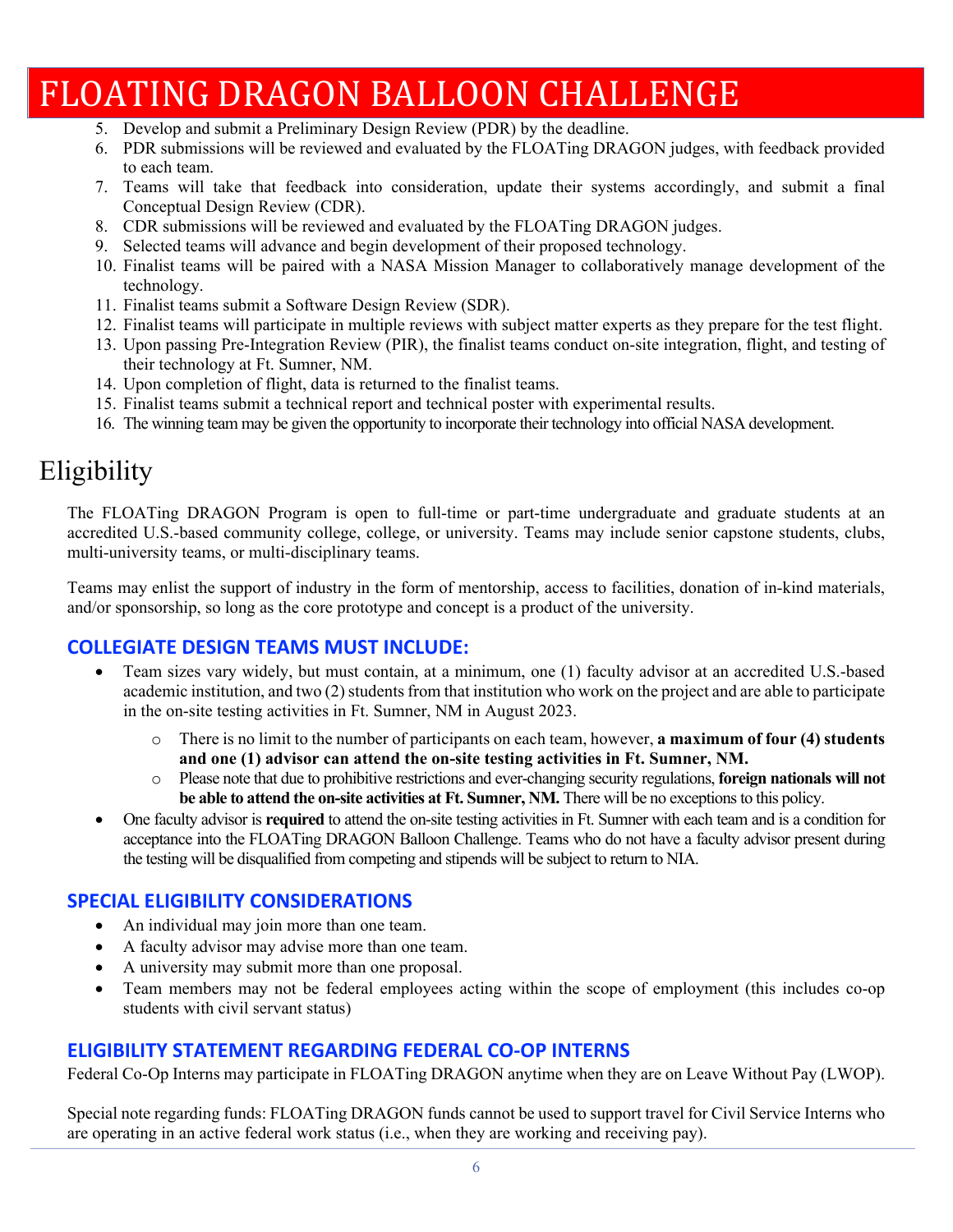### **FOREIGN UNIVERSITIES ‐ INELIGIBLE**

Because this is a NASA-sponsored competition, eligibility is limited to students from universities in the United States. **Foreign universities are not eligible to participate in the FLOATing DRAGON Challenge.** 

### Dates and Deadlines

| <b>DATE</b>                   | <b>DESCRIPTION</b>                                                         |
|-------------------------------|----------------------------------------------------------------------------|
| Friday, April 29, 2022        | $Q&A \#1$ for interested teams (2:00-3:30 p.m. EST)                        |
| Thursday, September 15, 2022  | Notice of Intent (NOI) Deadline with initial concept details               |
| Wednesday, September 21, 2022 | Deadline for teams to submit questions in advance of $Q&A#2$               |
| Tuesday, September 27, 2022   | Q&A Session #2 for interested teams (2:00-3:30 p.m. EST)                   |
| Thursday, October 20, 2022    | Preliminary Design Review (PDR) Package Submission Deadline                |
| Monday, November 7, 2022      | Teams receive PDR Feedback                                                 |
| Sunday, January 8, 2023       | Conceptual Design Review (CDR) Package Submission Deadline                 |
| Monday, January 30, 2023      | Selection Announcements are made; Teams receive CDR feedback; construction |
|                               | begins for four $(4)$ finalists                                            |
| Thursday, February 9, 2023    | Stipends are sent to Finalist Teams                                        |
| <b>Thursday, May 18, 2023</b> | Software Design Review (SDR) Package Submission Deadline                   |
| <b>Sunday, July 2, 2023</b>   | Mission Readiness Review (MRR) Package Submission Deadline                 |
| Tuesday, August 15, 2023      | Integration and Testing at Ft. Sumner, NM                                  |
| Monday, October 16, 2023      | Flight complete, data returned to students                                 |
| Sunday, December 3, 2023      | Finalist Teams' Technical Paper and Digital Technical Poster Deadline      |
| Monday, January 8, 2024       | Kickoff meeting with ETD for official NASA development                     |

### Notice of Intent

*NoƟce of Intent deadline: 11:59 p.m. EST on September 15, 2022* 

Interested teams are strongly encouraged to submit a Notice of Intent (NOI) to compete by the deadline in order to ensure an adequate number of reviewers. Teams who submit NOIs by the deadline will be invited to participate in an exclusive Q&A session with the judges prior to the proposal due date. Please visit the *Submissions page* on the FLOATing DRAGON website to complete the brief online NOI submission form.

**The following information will be requested on the NOI submission form:** 

- University name
- Partnering universities (if any)
- Contact information for the faculty advisor and student team lead
- Synopsis of the concept  $(3,000$  characters max) providing a high-level overview of the potential concept $(s)$

### Preliminary Design Review (PDR) Package

*PDR submission deadline: 11:59 p.m. EST on October 20, 2022*

### **PDR EXPECTATIONS**

- PDR packages (aka, proposals) should be 15-17 pages in length
- Proposals should clearly articulate the innovation and design being proposed, including original engineering analysis planned and/or in progress.
- Submissions must be original, the work must be of the Candidates, and must not violate the rights of other parties. Each submitting team represents and warrants that the team is the sole author and owner of the submission, that the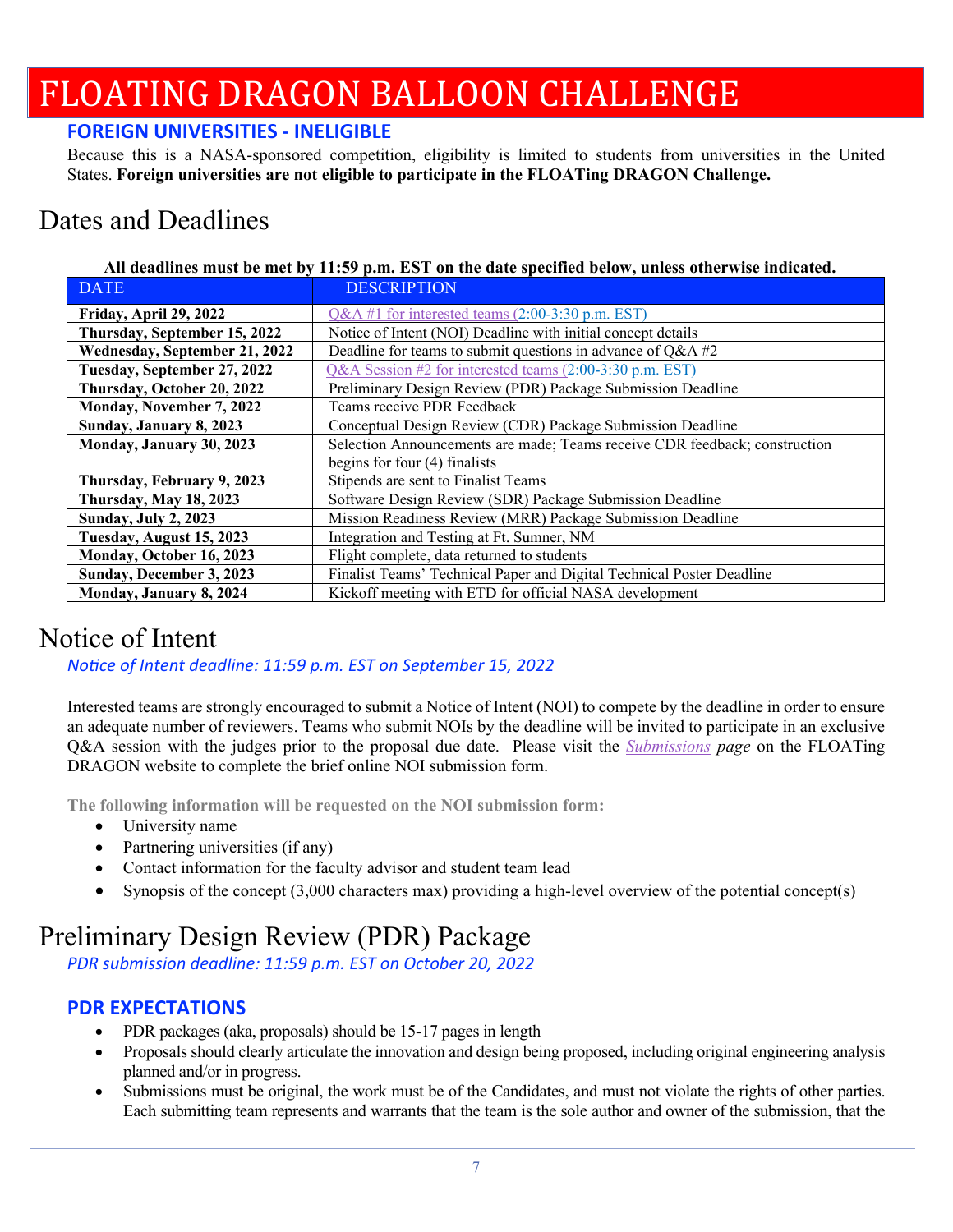submission is wholly original, that it does not infringe on any copyright or any other rights of any third party of which the team is aware, and that the electronic proposal and video submission is free of malware.

 Teams will receive written feedback from the NASA reviewers, detailing specific areas that proposers need to address in the follow-up Conceptual Design Review (CDR) package.

#### **THE PDR PACKAGE SHOULD INCLUDE:**

**A cover page with the following information:** 

- University name
- Project title
- Full names of all team members [including faculty advisor(s)], along with major course of study and academic level of each student (undergraduate or graduate)
- Graphic or image of part of your system

**Quad chart:** 

- **Quad Chart** (please use the Quad Chart Template on the *Resources tab* of the *Challenge Details* webpage) A Quad Chart is a way for teams to display some standardized information that helps evaluators quickly compare many projects. For the FLOATing DRAGON Challenge, teams must use the provided template to create a quad chart and insert the chart into their PDR. Quad charts must address:
	- o The project description/requirements
	- o An image/graphic of the concept
	- o Current status of the project
	- o Risks/Issues
	- o Milestones

**The body of the PDR package should outline/include (max 17 pages):** 

#### ● **Summary Statement (Not to exceed one page)**

An overall summary of the technology, including a title of the project, an overview of the proposed technology design/solution, a one paragraph statement on the proposed test flight, and a statement of the impact the innovative technology concept will have on NASA science missions/goals.

#### ● **Project Description (Not to exceed 10 pages)**

- o What technology are you going to develop, and why is it important?
- o Describe how the concept adhered to the design constraints and guidelines.
- o Review the design at a system level, going through each system's functional requirements (include sketches of options, selection rationale, selected concept, and characteristics).
- o Describe the subsystems that are required to accomplish the overall mission.
- o Describe the performance characteristics for the system and subsystems and determine the evaluation and verification metrics.
- o Define the technical risks of the proposed technology. Demonstrate planning of manufacturing, integration, and operations (include component testing, functional testing, or static testing).
- o Include a sketch or image of the proposed technology.
- o Describe any planned testing and expected results. What do you hope to learn?
- o Include expected velocity descent profile.
- **Capabilities Statement (Not to exceed two pages)** 
	- o The relevant university/company affiliation, past experience, expertise and capabilities of the team members and faculty
	- o Relevant facilities available to the team (either at the university or another source the team has access to)

#### ● **Major Milestone Schedule (Not to exceed 2 pages)**

- o Include project initiation, design, manufacturing, verification, operations, and major reviews
- **Detailed budget (Not to exceed 2 pages)**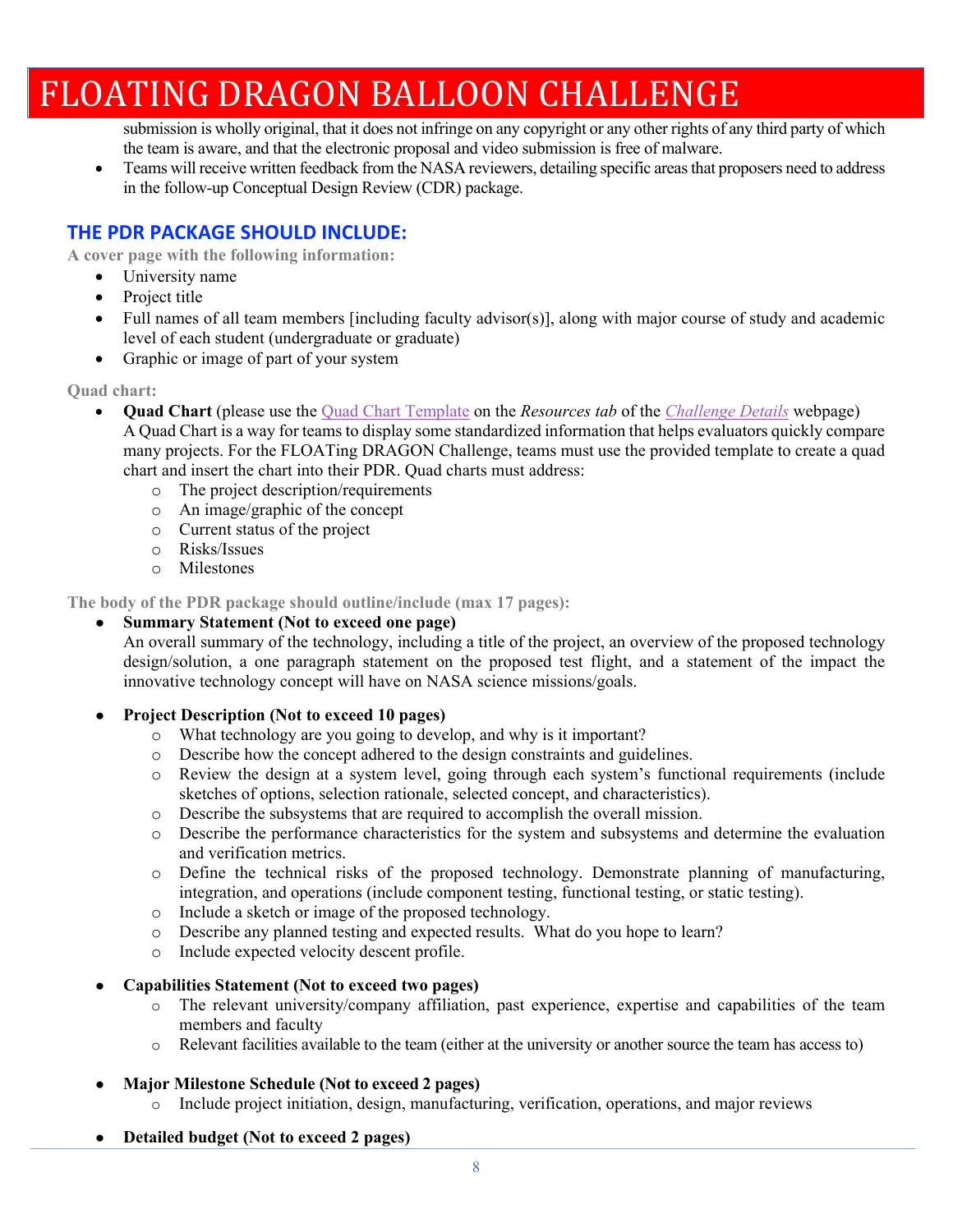#### **PDR Video**

As a part of the PDR submission process, teams will be required to include a 2-minute video. The intent is for the video to augment each team's PDR package by including animation, graphics, or other creative ways of showcasing unique aspects of their proposed concept.

- Videos are limited to a maximum length of 2 minutes
- Videos should be uploaded to YouTube, and teams will provide their video's YouTube URL on the online PDR submission form. Other types of video files will not be eligible for consideration.
- Videos need to be publicly viewable via a link. Videos should be "Unlisted" or "Public" on YouTube. **Troubleshooting Tip:** YouTube accounts sometimes need to be verified prior to being able to fully upload videos.
- All team members should appear in the video, if at all possible (still images are OK)
- Your university name and project title should appear in text at the front of the video
- Do not use music or images which may violate copyright law. You may use images created by NASA. **It is the responsibility of the team to follow copyright law. Neither NASA nor NIA can approve the use of copyrighted material.**

#### **PDR FORMATTING GUIDELINES**

Teams are responsible for the formatting and appearance of their PDR packages. Figures and tables should be legible without magnification. We recommend teams use image files with a *minimum* dpi of 150.

- PDRs should be 15-17 pages in length.
	- o The Cover Page, Table of Contents, Quad Chart, and Appendices **do not count** toward the minimum or the maximum page limitations.
	- o **Appendices are to be used for references and calculations ONLY.** There is no preference in citation formatting, but references must be formatted uniformly and correctly. Just listing a link to the source is not acceptable.
		- Note: Judges are not obligated to look at the appendices. Include important details in the body of your paper to ensure they are reviewed.
	- o Papers should be single spaced and single column.
	- $\circ$  Margins should be a standard 1" (2.54 cm) all the way around (top, bottom, left, and right).
- Please use fonts common to Macintosh and PC platforms, i.e., Times, Times New Roman, Helvetica, or Arial for text, Symbol for mathematical symbols and Greek letters.
- Font size should be 11 or 12 pt.
- PDR packages must be submitted as PDF files.

#### **TIPS FROM THE JUDGES**

- *Proof-read and edit your PDR package!* Report quality can impact the judges' scoring. Poor grammar, typographical errors, etc. do not reflect well on your team, and you will be evaluated accordingly.
- **Where there aren't specific requirements listed, research and justify your assumptions.** An important part of conceptual design is the ability to make reasonable assumptions to address uncertainties, and to understand the consequences of those assumptions.
- A picture is worth a thousand words and a well-conceived graphic can convey multiple pages worth of text and convey a deeper understanding of the problem and solutions. Pictures are a plus. Show us your innovation!
- If some results/details are not available yet or are still being finalized, it is still valuable to indicate that you will have them and how you are determining them. If it is not mentioned, judges will assume it is not being addressed.
- Make use of published papers and reports available to you on your chosen theme. See the *Resources tab* of the *Challenge Details page* for a preliminary list of resources and recommended reading. Cite your references; plagiarism of any kind will not be tolerated.
- Judges will provide feedback from the PDR in the form of directed and recommended action items that will need to be addressed in the CDR.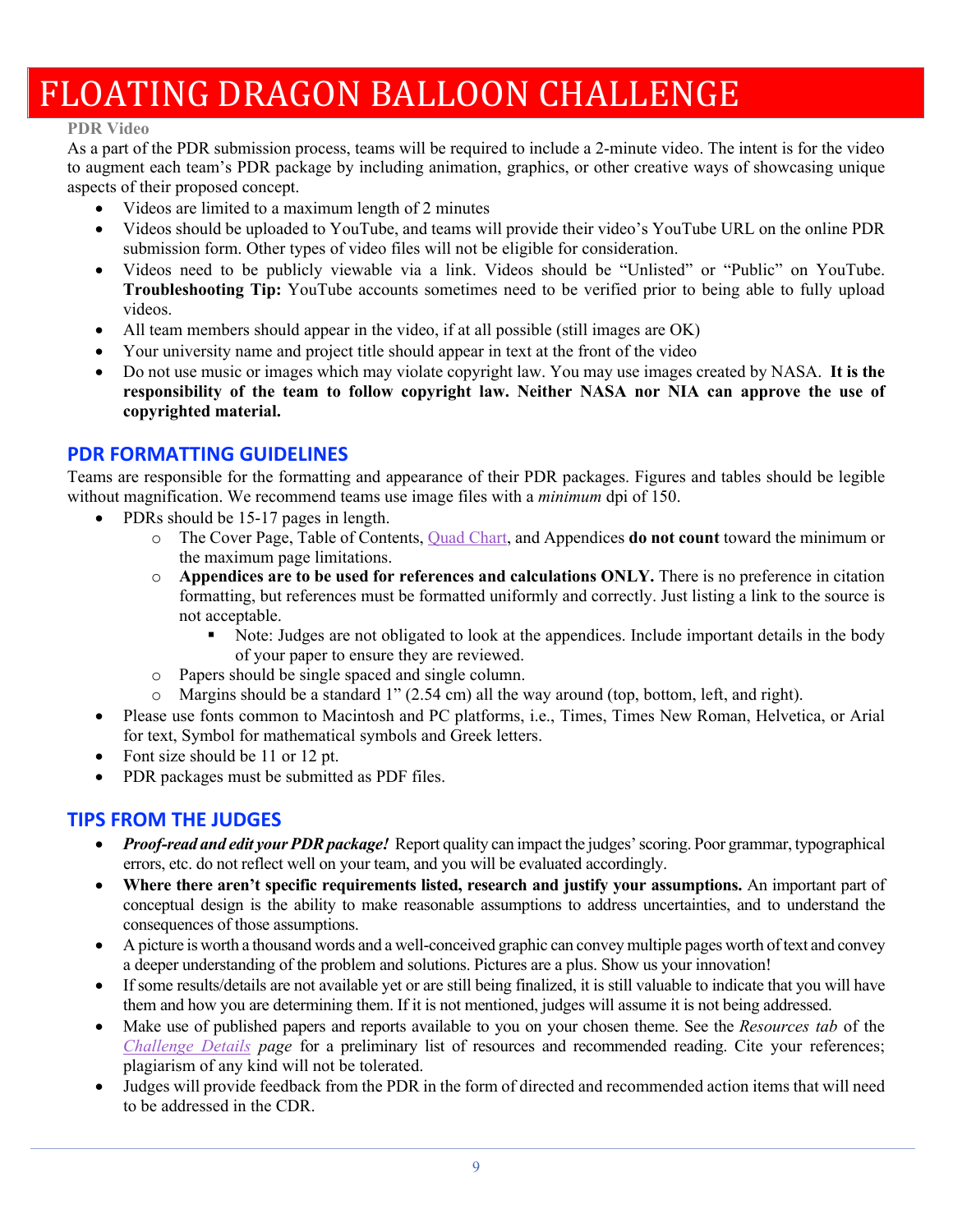### **SUBMITTING THE PDR PACKAGE AND VIDEO**

To upload your PDR package and video (pdf file and link), please visit the *Submissions page* on the FLOATing DRAGON website to complete the online PDR package submission form. Teams are encouraged to review the *Resources page* on the FLOATing DRAGON website, which provides resources to assist in the development of your PDR package.

No revisions can be accepted after submission, so please proofread your PDR and video files very carefully before submission. If there are any technical problems with the content of your PDF package or video (for example, your file was corrupted or a URL link was broken), we will try to contact you immediately, so it is very important that you provide us with up-to-date contact information on the submission form. **Late submissions will not be accepted**, and the submission form will close promptly at midnight.

**The following information will be requested on the PDR Submission Form:** 

- University name
- Partnering universities (if any)
- Project title
- Lead Faculty advisor & additional faculty advisor (if any) contact information
- Student team lead contact information, along with university name, major course of study and academic level of each student (undergraduate or graduate)
- Full names of all team members, along with university name, major course of study and academic level of each student (undergraduate or graduate)
- File upload for PDF PDR package document (Max 95 MB)
- URL link for team YouTube video
- A 2-3 sentence synopsis of the proposed project that briefly highlights any innovations (max 600 characters)
- Mailing address for stipend checks (for use if a team is selected as a finalist in the competition)
- Vendor W9 Form for the lead/primary university (to be completed by the accounting department at the university) and Point of Contact information.
	- o A Template Vendor Form can be downloaded from the *Resources tab* of the *Challenge Details page.* Teams may receive a pre-filled W-9 form from their institution's accounting department; this form is equivalent to our "Vendor/W-9 Form," and is considered an acceptable substitution.

### Conceptual Design Review (CDR) Package

*CDR submission deadline: 11:59 p.m. EST on January 8, 2023*

### **CDR PACKAGE EXPECTATIONS**

- CDR packages should be 15-18 pages in length
- CDR packages should include everything that was requested in the PDR package, with updates clearly articulating how the team has addressed NASA's feedback and open actions from their PDR.
	- o Include an updated Quad Chart
	- o Summarize any updates made and indicate how any PDR feedback was addressed.
	- o List all actions/recommendations from PDR and their resolution
	- o Include dimensioned drawings and specifications
	- o Describe verification analysis and testing results
	- o Provide details of the integration plan
	- o Demonstrate that the design can meet all system level functional requirements

#### **SUBMITTING THE CDR PACKAGE**

To upload your CDR package (pdf file), please visit the *Submissions page* on the FLOATing DRAGON website to complete the online CDR package submission form.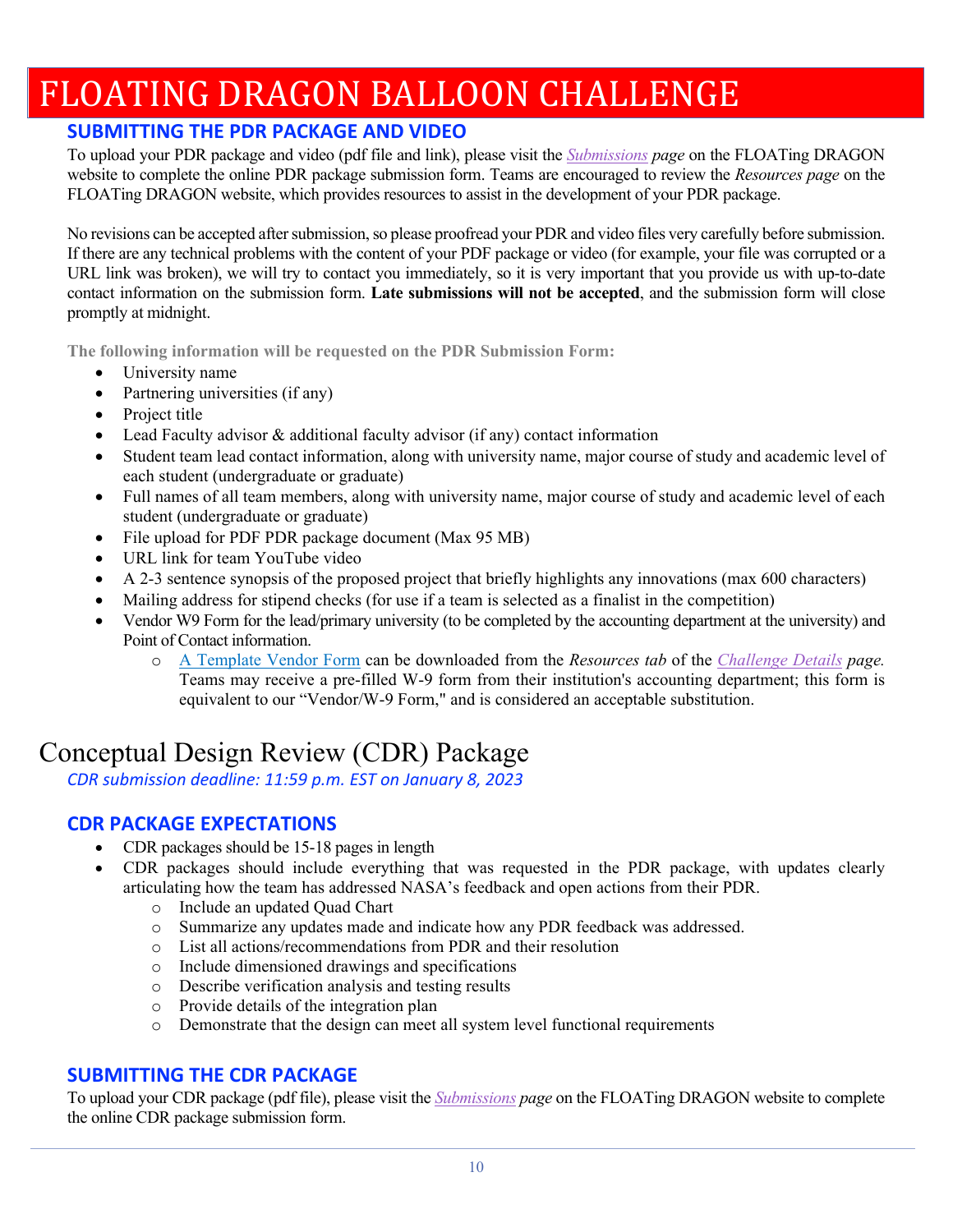No revisions can be accepted after submission, so please proofread your CDR and video files very carefully before submission. If there are any technical problems with the content of your PDF package or video (for example, your file was corrupted or a URL link was broken), we will try to contact you immediately, so it is very important that you provide us with up-to-date contact information on the submission form. **Late submissions will not be accepted**, and the submission form will close promptly at midnight.

**The following information will be requested on the CDR Submission Form:** 

- University name
- Partnering universities (if any)
- Project title
- Lead Faculty advisor & additional faculty advisor (if any) contact information
- Student team lead contact information, along with university name, major course of study and academic level of each student (undergraduate or graduate)
- Full names of any new team members since submitting the PDR, along with university name, major course of study and academic level of each student (undergraduate or graduate)
- An updated 2-3 sentence synopsis of the proposed project that briefly highlights any innovations (max 600 characters)
- File upload for PDF CDR package document (Max 95 MB)

### PDR and CDR\* Evaluation Criteria

- Description of how prototype system will accomplish required tasks ( $Max 20$  points)
	- o How well does the proposed concept align with challenge goals and objectives (i.e., safety, dropping the data with precision, cost-effective, simplicity, etc.)?
	- How compelling is the proposed concept's goals and objectives?
- Description of team's Concept of Operations (CONOPS) (Max 20 points)
	- o Does the CONOPS account for all phases of balloon flight?
- Technical merit and feasibility of proposed plan  $(Max 20$  points)
	- o Does the technology provide a viable method of returning the payload to the ground on target?
- Project plan capability degree to which team can accomplish tasks (Max 20 points)
	- o Is the proposed implementation plan adequate and thorough?
	- o How viable is the schedule of activities?
- Compliance and Review (Max 10 points)
	- o Has the team adhered to appropriate design constraints?
	- o Has the team submitted a package that has been thoroughly proof-read?
- Innovation (Max 10 points)
	- o How innovative is the proposed solution?
	- o How well does the proposed technology advance the state of the art?

*\* For CDR only: Are all the actions/recommendations from the PDR addressed? (Max - 20 points)* 

### Deliverables for Finalist Teams

### **TEAMS WHO ARE SELECTED AS FINALISTS WILL BE REQUIRED TO:**

- Work collaboratively with NASA BPO Mission Manager and Technology Manager to refine their technology
- Submit a Software Design Review (SDR) Package
- Work with the assigned Mission Manager for your team to identify the required documentation for safety, qualify the mechanical structure, verify the power system, and schedule the mission
- Conduct an on-site integration, flight, and testing of their technology at Ft. Sumner, NM
- Incorporate flight data into a final technical report and digital technical poster that document the experimental results
- Provide a "From the Field" video report covering the launch, flight, flight, and recovery of the flown payload.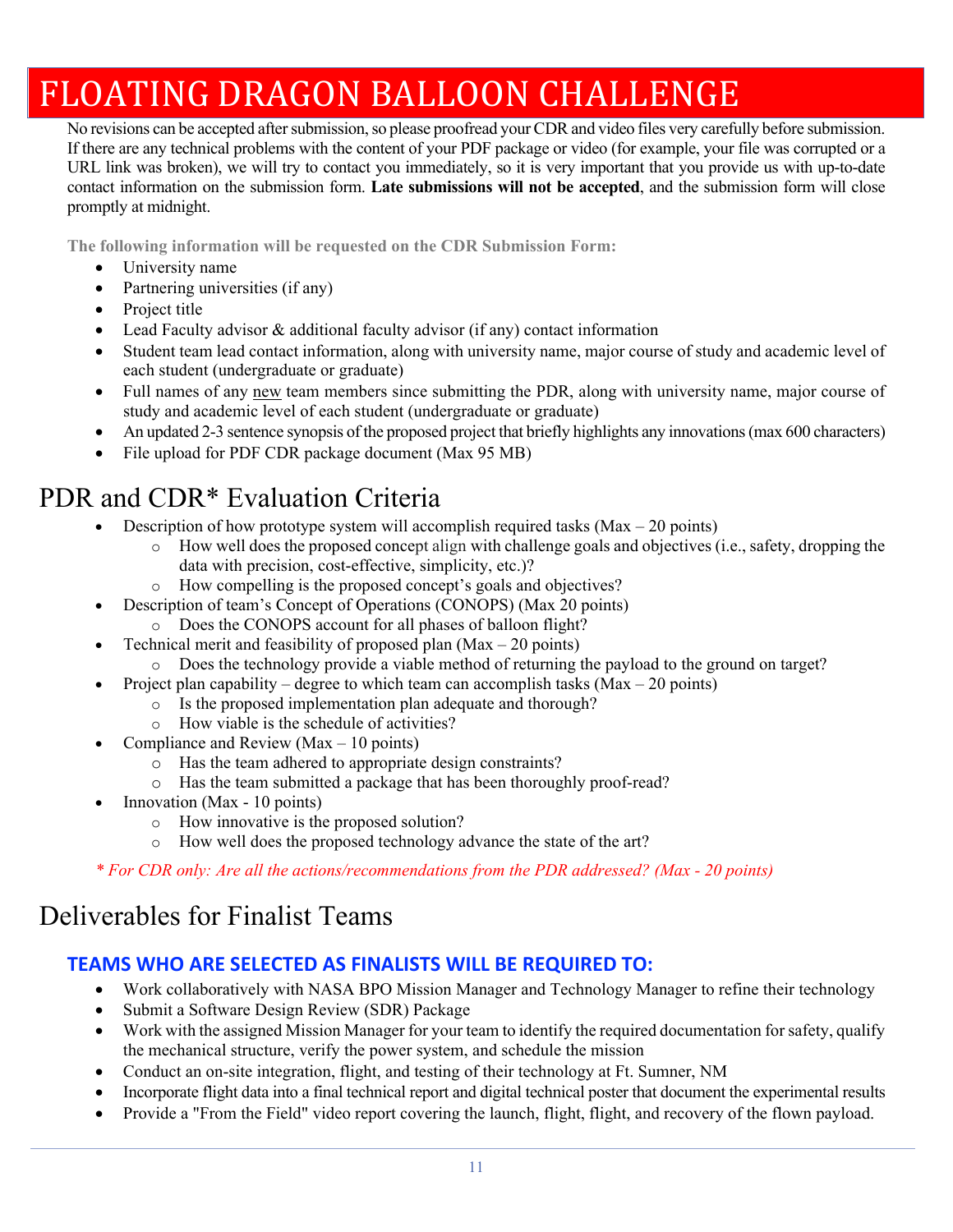Details for these deliverables will be provided to the finalist teams after selection.

### Resources

Please visit the *Resources tab* of the *Challenge Details page* on the FLOATing DRAGON website to find resources and information helpful for developing your FLOATing DRAGON technology.

### Intellectual Property (IP) and Media Release

Proposers must acknowledge that they have read and agree to abide by the full Intellectual Property and Media Release Statements. A brief summary of each statement is below.

#### **INTELLECTUAL PROPERTY ‐ SUMMARY**

In addition to any rights granted to NIA as applicable, recipients of monetary awards under the FLOATing DRAGON Balloon Challenge agree to grant to NASA and the Federal Government, as the source of awards funding, the Rights in Data and Patent Rights set forth in detail below. In summary, awardees agree to grant to NASA and the Federal Government (i) a license to use, distribute, reproduce, perform, display, and prepare derivative works, any data first produced by recipient in carrying out recipient's responsibilities under this award in which the recipient asserts copyright, or data for which copyright ownership was acquired under the grant for Federal purposes and to have or permit others to do so for Federal purposes only, and (ii) a license to practice or have practiced for or on behalf of the United States any invention of the recipient conceived or first actually reduced to practice in the performance of work under this award if recipient chooses to retain title to such invention, and NASA may elect to obtain title or patent such invention if recipient chooses not to do so, all as set forth more particularly in the below Rights in Data and Patent Rights provisions.

#### **MEDIA RELEASE ‐ SUMMARY**

The recipients of monetary awards under the FLOATing DRAGON Balloon Challenge ("Teams") agree to give permission to be recorded, photographed and/or videotaped by or for NIA, NASA or their representatives or designees for the purpose of announcements and other outreach or informational purposes, including public announcements, concerning the Challenge.